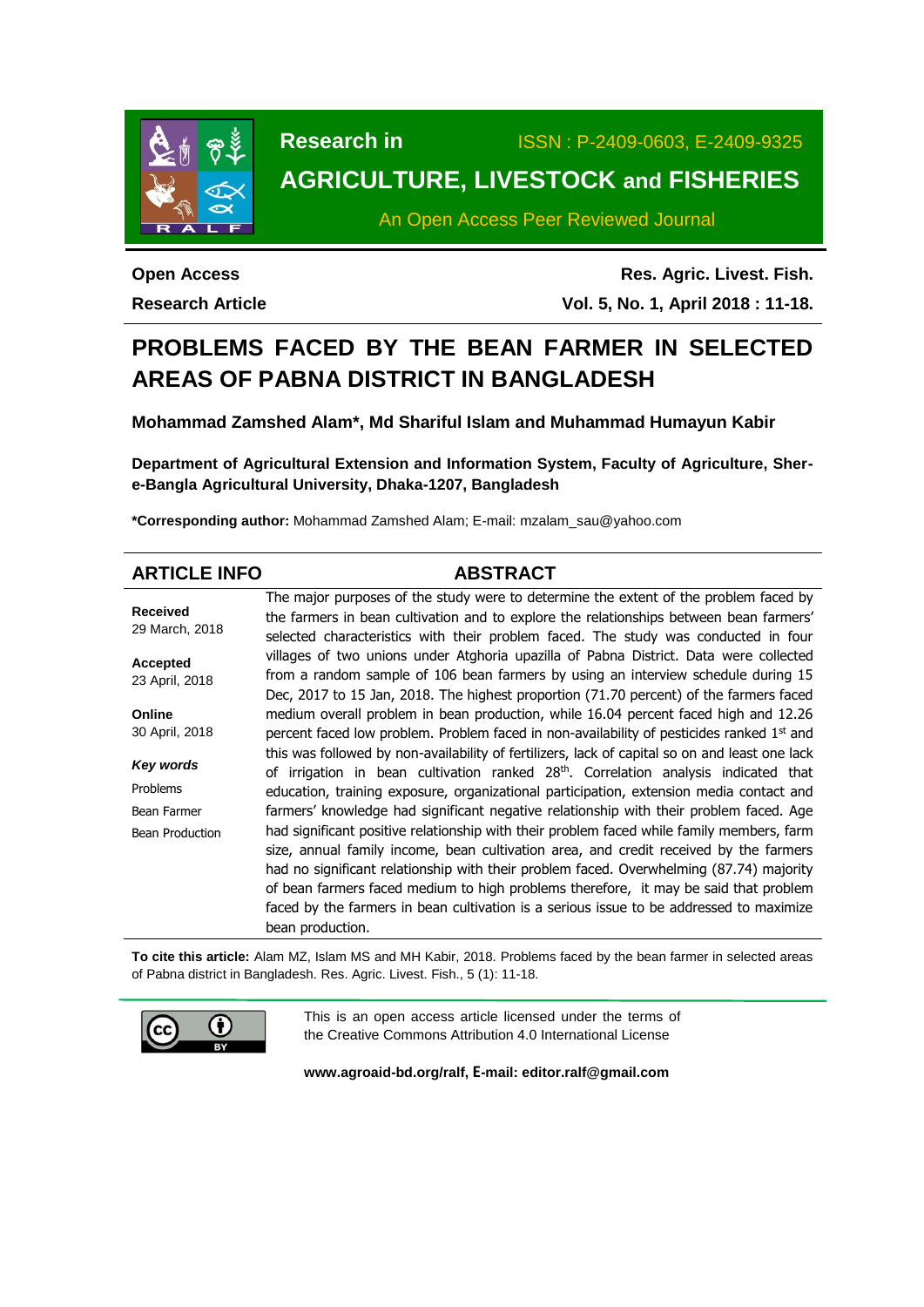# **INTRODUCTION**

Bangladesh is an agriculture based country. The growth and stability of the economy depends largely on the growth of agriculture. Agriculture sector contributes about 17 percent to the country`s Gross Domestic Product (GDP) and employs more than 45 percent of total labor forces (BBS 2013).The agriculture sector comprises crops, livestock, forestry and fisheries while approximately 8.99 percent of the GDP was derived from crops and horticulture (BBS 2013).Of the total 13.3 million hectares of arable land in the country, only 6.73 percent is under horticultural crop. If potato and spices are excluded, the area comes down to 3.22 percent only (Hossain 2004). But now-a-day's commercial production of vegetables is becoming popular among some of the farmers.

Among the vegetables beans are important parts. They are different shapes sizes and colors, are versatile and amazingly convenient because they can be dried and stored for years. Beans can be eaten raw, sprouted or cooked, ground into flour. The beans contain calories 131.98 (k cal/100g), carbohydrates 23.72g, protein 8.84g, fat 0.52g, vitamins 6.86mg, mineral 596.99mg, water 65.7g per 100g of beans (USDA 2012).The beans are lowest in fats, oils and sugars. Most beans contain only 2-3 percent fat. They are the perfect food for a fatrestricted diet. It contains no cholesterol, and they can help lower your cholesterol level because they are one of the richest sources of fiber. Most beans contain at least 20 percent protein and are high in carbohydrate which provides long lasting energy (USDA 2012). In Bangladesh beans are cultivated in about 18230.36 ha of lands with production of 110116 metric tons (BBS 2014). A large number of farmers in Pabna districts are now engaged in commercial bean cultivation as the profitable farming has changed the lives of many people in the region. The bean farming area of pabna districts are 445.34 ha and its productions are 1651 metric tons (BBS 2014).

Thousands of farmers in different upazilas of Pabna district are now engaged in bean cultivation as it proved profitable, and farming of it has changed the lots of farmers in the area (DAE, 14). According to sources, some 60-70 trucks loaded with beans leave 'Muladuli bean zone' in Iswardi upazila of the district, the biggest bean-producing for capital Dhaka and other parts of the country everyday as beans worth around Tk 1 crore are traded daily at the local market (DAE), and more than 1.5 lakh families have been engaged in bean cultivation for the last several years, and its business in the region seems to be more profitable than other cultivation. Bean farmers from Pabna and Natore districts take their products to Muladuli market and sell it to wholesalers who supply it to different places including Dhaka, Chittagong, Sylhet and Narayanganj. Farmers from all the villages of Muladuli union under Ishwardi upazila, Khidirpur, Per Khidirpur and Ramchandrapur unions of Atghoriaupazila and Zednail, Haripur and adjoining villages of Chatmoharupazila under Pabna district bring their product to the market for sale. But none of businessmen came from Dhaka and other parts to the market for buying beans. As a result a big amount of beans returned to the local market and selling at very minimum prices. At least 3,000 hectares of land have been brought under bean cultivation in the district this year while it was around 2,200 hectares last year. This year beans have been produced on over 6,000 hectares of land (DAE, 14).

For getting the improved practices adopted by the farmers in bean cultivation, at least two things are necessary. Firstly, the bean farmers must be aware of the benefits of the vegetables as well as the bean cultivation and secondly, the bean farmers should not face difficulty in obtaining necessary conditions and services to adopt the improved practices for bean cultivation. Generally bean farmers confront many problems during bean cultivation. In general, problem refers to some difficulties when a bean farmers experiences from practical situation and wants to get a solution for the same. So long the problem confrontation, researchers used to find out problems with degree of severity as perceived by the concerned respondents. But the researcher of this study had a research design to describe how each of the problems was tackled by them during bean cultivation. Pabna district is a suitable place for bean cultivation and there are a significant number of bean farmers and they confront different problems in bean cultivation. But limited effort has been made to undertake systematic investigation in this respect. It is, therefore, important and essential to have clear and good understanding on problems faced by the farmers in bean cultivation at field level. The specific objectives were: i). to determine the extent of problems faced by the farmers in bean cultivation. ii). to determine and describe some selected characteristics of the bean farmers. iii). to explore the relationships between the selected characteristics of the bean farmers and their extent of problem facing in bean cultivation. iv). to determine the severity among the problems faced by the farmers in bean cultivation.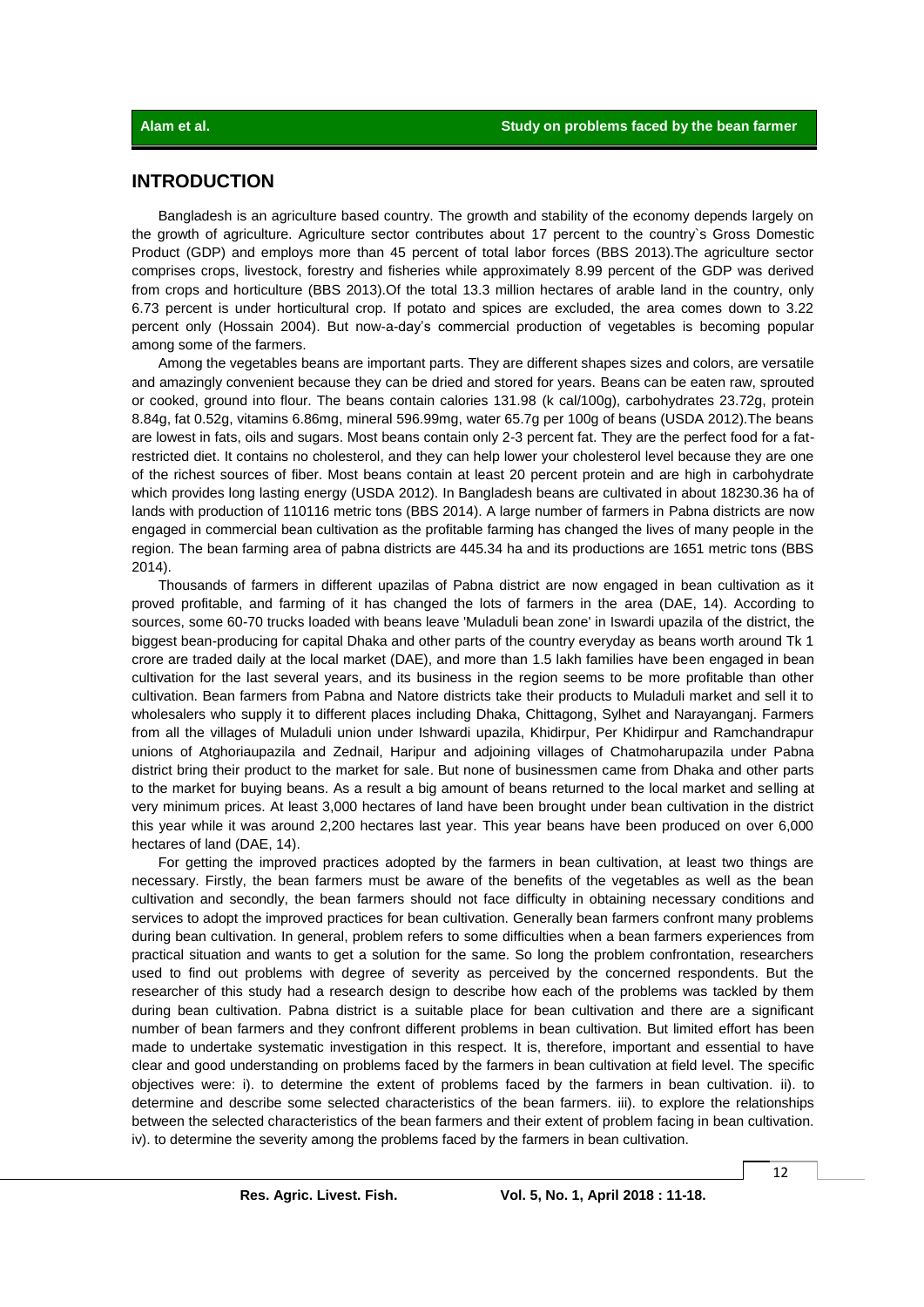## **METHODOLOGY**

The study was conducted in four villages under Atgharia upazilla of Pabna district. An update list of 972 bean farmers was prepared with the help of Upazila Agriculture Officer of these localities. Out of 972 total population 106 bean farmers were selected randomly considering the Yamane's (1967) formula. Thus, 106 bean farmers constituted the sample of the study for conducting interviews. Farmers were asked to furnish information about their age, education, family size, farm size, annual income, bean cultivation area, training exposure, extension media contact, bean cultivation knowledge and credit received.

To measure the problems faced by the bean farmers' twenty eight (28) items were incorporated in the interview schedule. A four (4) points rating scale viz. not at all, low, medium and high were employed against each of the twenty eight (28) items and a score of 0, 1, 2, and 3 were assigned against the items respectively. The problems faced by the bean farmers were determined by adding the scores obtained by the farmers against twenty eight (28) items. Thus the problems faced score of the farmers could range from 0-84. Based on the obtained score, the farmers were classified into three categories such as low problem faced, medium problem faced and high problem faced categories.

Thus the primary data were collected between 15 Dec, 17 to 15 jan, 18 through focused group discussion (FGD) and face to face interviews. Some related literature and empiricalfindings were also collected and reviewed from various secondary sources to support and supplements the results of this study. Last of all, collected data were edited and compiled in order to make suitable for analysis. Statistical treatments such as percent, mean, standard deviation, range and frequency was done. The Pearsons Product Moment Coefficient of Correlation was computed to explore the relationships of the selected factors of the study using SPSS (Statistical Package for Social Science) software package (version 20). Five percent and one percent level of probability were used in the present study.

# **RESULT AND DISCUSSION**

#### **Personal profile of the respondent farmers**

Large portion (41.51%) of the farmers were middle aged group while 37.74 percent and 20.75 percent farmers fell in the young and old aged category respectively with an average of 41.27 years. Majority of the farmers (37.74 %) had secondary level of education followed by can sigh only (32.08%). A few of (12.26%) the farmers had primary education and 6.60 percent farmers had above secondary level with 11.32 percent of illiterate farmers. However, average literacy of the respondents was below primary level of education. About half of (47.17 %) farmers maintained medium family compare to small sized (36.79%) while only 16.04 percent had large family with an average of 5.58. The farm size score ranged from 0.18 to 4.11 hectares with the average being 0.92 hectare. Among the respondents 67.92 percent were small farmers while 29.25 farmers were medium farmers, 1.89 percent of the farmers were large and only 0.94 percent of the farmers were marginal.Farmers'annual income ranged from 44 to 1150 thousands with an average of 193.32 thousands. Among the farmers 61.34% were in medium income group followed by low (33.02%) income and high (5.64%) income group. Bean area of the farmers ranged from 0.07 to .067 hectare with an average of 0.22 hectare of lands. Among the respondents 75.47 percent of the bean farmers had medium bean area followed by large (13.21%) and small (11.32%). Training exposure of the bean farmers ranged from 0-18 with an average of 5.59 days. Majority of the bean farmers (47.17%) had low training followed by no training 35.85 percent and medium training 16.98 percent. Organizational participation of the farmers ranged from 0 to 15 with an average of 4.98. About half (42.45%) of the bean farmers had low organizational participation, 37.74 percent had no and 19.81 percent bean farmers had medium organizational participation. Extension media contact of the bean farmers ranged from 8-32 with an average of 18.38. Most of the respondents (73.59%) had medium extension media contact, 14.15 had low and 12.26 had high extension media contact. Knowledge level of the bean farmers ranged from 12-27 with an average of 19.19. Majority (82.08%) of the bean farmers had medium level of knowledge while 12.26 percent had high and only 5.66 percent of bean farmers had low level of knowledge. According to the table no 2 credit receive of the bean farmers ranged from 0 to 60 thousands with an average of 20.08 thousands. Forty percent farmers did not receive credit while 33.02% had received medium credit, 24.53% had low and 1.88% of farmers had received high credit.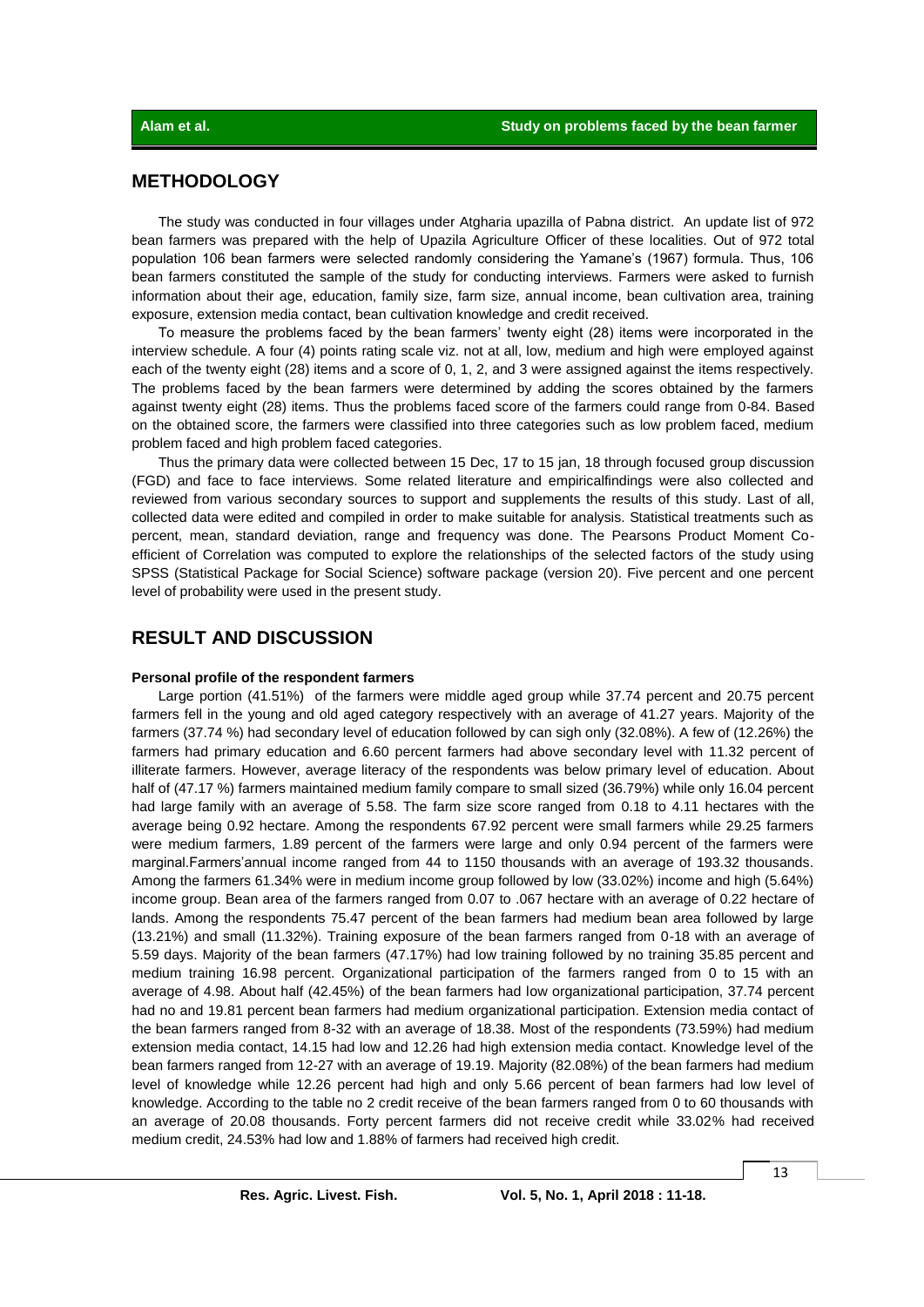| <b>Characteristics</b> | <b>Scoring</b> | <b>Categories</b>                  | <b>Percent</b> | Range         | Mean   | <b>SD</b> |
|------------------------|----------------|------------------------------------|----------------|---------------|--------|-----------|
|                        | method         |                                    |                |               |        |           |
| Age                    | Years          | Young (up to 35)                   | 37.74          | $21 - 70$     | 41.27  | 11.16     |
|                        |                | Middle (>36-50)                    | 41.51          |               |        |           |
|                        |                | Old (above 50)                     | 20.75          |               |        |           |
| Education              | Years of       | Illiterate (cannot read and write) | 11.32          | $0 - 15$      | 4.47   | 4.14      |
|                        | schooling      | Can sign only (0.5)                | 32.08          |               |        |           |
|                        |                | Primary (1-5)                      | 12.26          |               |        |           |
|                        |                | Secondary (6-10)                   | 37.74          |               |        |           |
|                        |                | Above secondary                    | 6.60           |               |        |           |
| Family size            | No. of         | Small family (Up to 4)             | 36.79          | $2 - 14$      | 5.58   | 2.22      |
|                        | persons        | Medium family (5-7)                | 47.17          |               |        |           |
|                        |                | Large family (above 7)             | 16.04          |               |        |           |
| Farm size              | Hectare        | Landless farm $(0.2)$              | 0.94           | $0.18 - 4.11$ | 0.92   | 0.62      |
|                        |                | Small farm (0.201-.99              | 67.92          |               |        |           |
|                        |                | Medium farm (1-3)                  | 29.25          |               |        |           |
|                        |                | Large farm (above 3)               | 1.89           |               |        |           |
| Annual income          | $(000)$ Taka   | Low income (up to 120)             | 33.02          | 44-1150       | 193.32 | 149.06    |
|                        |                | Medium income (> 120-240)          | 61.34          |               |        |           |
|                        |                | High income (above 240)            | 5.64           |               |        |           |
| Bean area              | Hectare        | Small (up to 0.1)                  | 11.32          | $0.07 - 0.67$ | 0.22   | 0.12      |
|                        |                | Medium (0.1-0.35)                  | 75.47          |               |        |           |
|                        |                | Large (above 0.35)                 | 13.21          |               |        |           |
| Training               | Days           | No training (0)                    | 35.85          | $0 - 18$      | 5.59   | 5.25      |
| exposure               |                | Low training (up to 10)            | 47.17          |               |        |           |
|                        |                | Medium training (above 10)         | 16.98          |               |        |           |
| Organizational         | days           | No participation (0)               | 37.74          | $0 - 15$      | 4.98   | 4.64      |
| participation          |                | Low participation (up to 8)        | 42.45          |               |        |           |
|                        |                | Medium participation (above 8)     | 19.81          |               |        |           |
| Extension              | scores         | Low $($ up to 14)                  | 14.15          | $8 - 32$      | 18.38  | 3.97      |
| media contact          |                | Medium (> 14-22)                   | 73.59          |               |        |           |
|                        |                | High (above 22)                    | 12.26          |               |        |           |
| Knowledge              | Scores         | Low $($ up to $15)$                | 5.66           | $12 - 27$     | 19.19  | 2.76      |
|                        |                | Medium (15-22)                     | 82.08          |               |        |           |
|                        |                | High (above 22)                    | 12.26          |               |        |           |
| Credit received        | (000) taka     | No                                 | 40.57          | $0 - 60$      | 20.08  | 19.21     |
|                        |                | Low $($ up to 30 $)$               | 24.53          |               |        |           |
|                        |                | Medium ( > 30-50)                  | 33.02          |               |        |           |
|                        |                | High (above 50)                    | 1.88           |               |        |           |

**Table 1.** Distribution of the respondents on the basis of selected characteristics

14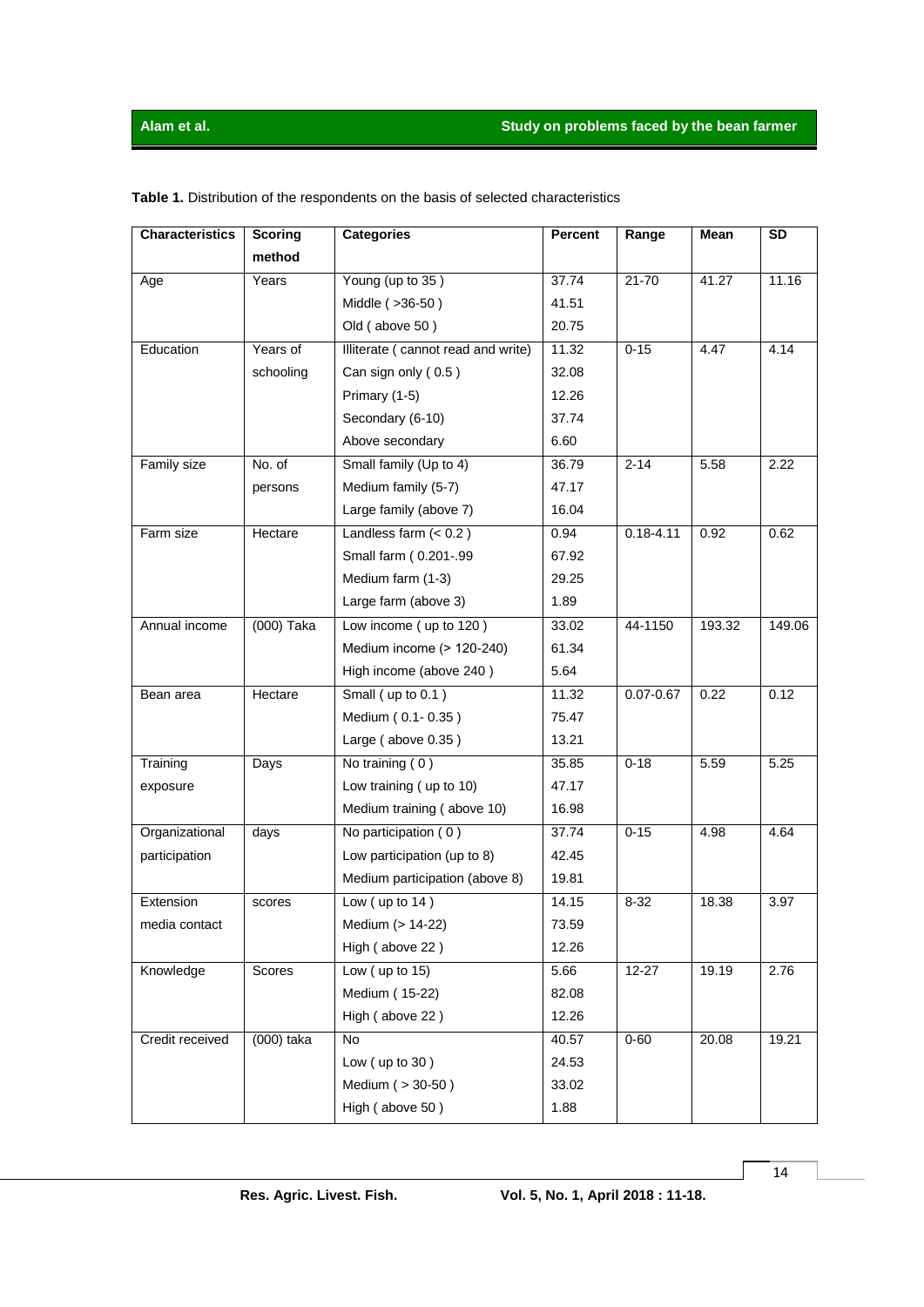#### **Problems Faced by the Farmers in Bean Cultivation**

Problem faced by the bean farmers was the dependent variable of this study. Problem faced by the bean farmers was measured by computing problems faced scores according to extent of implementing problems faced to cope with each of 11 selected items in bean cultivation. Problem faced by the bean farmers range from 25 to 72 against the possible range of 0 to 84 with the mean and standard deviation of 48.35 and 9.09 respectively. On the basis of scores of problem faced by the bean farmers, the respondents were classified into three categories namely, low, medium and 'high problem faced. The distribution of the respondents according to problem faced by the bean farmers under the study is given in Table 2.

**Table 2.** Distribution of the farmers according to problems faced in Bean cultivation

|                         | <b>Respondents farmers</b>   |       |       | <b>Standard</b> |  |
|-------------------------|------------------------------|-------|-------|-----------------|--|
| Categories (scores)     | <b>Number</b><br>Percent (%) |       | Mean  | deviation       |  |
| Low problem (up to 39)  | 13                           | 12.26 |       |                 |  |
| Medium problem (>39-57) | 76                           | 71.70 |       |                 |  |
| High problem (above 57) | 17                           | 16.04 | 48.35 | 9.09            |  |
| Total                   | 106                          | 100   |       |                 |  |

Table 2 indicates that among the respondents the highest (71.70) percent bean farmers belongs to the group of medium problem faced category and the lowest percent (12.26) in low problem faced category followed by high problem faced category (16.04 percent). Among the respondent most of the respondent bean farmers confront their problem using their long experience and knowledge gathered from day to day practices in bean cultivation.

#### **Comparative severity among the problems faced by the farmers in bean cultivation**

The observed problem faced score ranged from 122 to 237 against the possible range of 0-318. Problem Faced Index (PFI) of the selected problems is shown in Table 3.

On the basis of PFI, it was observed that "non availability of pesticides" ranked first followed by "Nonavailability of fertilizers", "lack of capital", "difficulty in getting loan" " farmers do not get proper price", " insect and pest attack", " high price of fertilizers and pesticides", "susceptible to disease", "lack of contact by the extension workers", "malpractices in the market", "lack of storage facilities", "inability to reading and writing", "lack of good packaging system", poor radio and television system", "non availability of disease resistant variety", "adverse climatic condition", "long chain of middlemen", "deficient knowledge about optimum dozes of fertilizers and pesticides", "high cost of transportation", "late supply of modern variety", "incompatible broadcasting period", "lack of skilled labor", "electricity problem", "lack of suitable transportation", "lack of awareness of farmers", "complexity in information", "damages during transporting", and "lack of irrigation in bean cultivation.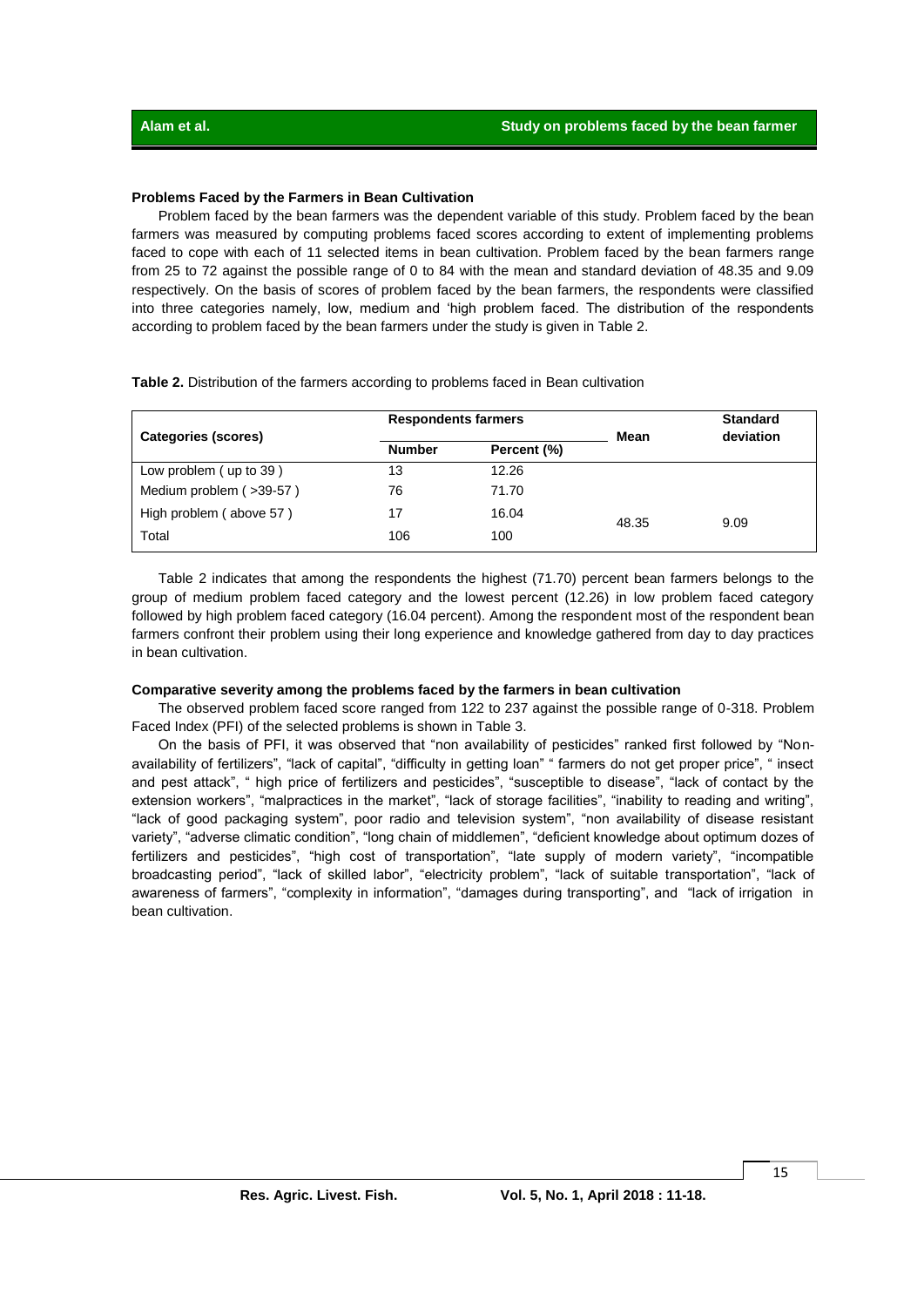| <b>Problems</b>                               | <b>Numbers of farmers</b> |         |         |                | PFI | Rank           |
|-----------------------------------------------|---------------------------|---------|---------|----------------|-----|----------------|
|                                               | High                      | Medium  | Low     | Problem        |     | order          |
|                                               | problem                   | problem | problem | not at all     |     |                |
| Unavailability of pesticides                  | 41                        | 51      | 12      | $\overline{2}$ | 237 | $\mathbf{1}$   |
| Non-availability of fertilizers               | 39                        | 54      | 11      | 2              | 236 | 2              |
| Lack of capital                               | 36                        | 46      | 23      | $\mathbf{1}$   | 223 | 3              |
| Difficulty in getting loan                    | 32                        | 51      | 19      | 4              | 217 | 4              |
| Farmers do get not proper price               | 14                        | 73      | 19      | 0              | 207 | 5              |
| Insect and pest attack                        | 30                        | 43      | 26      | 7              | 202 | 6              |
| High price of fertilizers and pesticides      | 26                        | 45      | 33      | 2              | 201 | $\overline{7}$ |
| Susceptible to disease                        | 22                        | 51      | 28      | 5              | 196 | 8.5            |
| Lack of contact by the extension workers      | 10                        | 73      | 20      | 3              | 196 | 8.5            |
| Malpractices in the market                    | 15                        | 64      | 22      | 5              | 195 | 10             |
| Lack of storage facilities                    | 17                        | 58      | 25      | 6              | 192 | 11             |
| Inability to reading and writing              | 12                        | 61      | 32      | 1              | 190 | 12             |
| Lack of good packaging system                 | 17                        | 52      | 31      | 6              | 186 | 13.5           |
| Poor radio and television system              | 17                        | 50      | 35      | 4              | 186 | 13.5           |
| Non availability of disease resistant variety | 16                        | 51      | 34      | 5              | 184 | 15             |
| Adverse climatic condition                    | 14                        | 45      | 41      | 6              | 173 | 16             |
| Long chain of middlemen                       | 16                        | 41      | 41      | 8              | 171 | 17             |
| Deficient knowledge about optimum dozes       | 13                        | 44      | 43      | 6              | 170 | 18             |
| of fertilizers and pesticides                 |                           |         |         |                |     |                |
| High cost of transportation                   | 14                        | 41      | 42      | 9              | 166 | 19             |
| Late supply of modern variety                 | 9                         | 48      | 42      | 7              | 165 | 20             |
| Incompatible broadcasting period              | 11                        | 40      | 51      | 4              | 164 | 21.5           |
| Lack of skilled labor                         | 11                        | 43      | 45      | 7              | 164 | 21.5           |
| Electricity problem                           | 6                         | 53      | 38      | 9              | 162 | 23             |
| Lack of suitable transportation               | 6                         | 39      | 55      | 6              | 151 | 24             |
| Lack of awareness of farmers                  | 7                         | 44      | 41      | 14             | 150 | 25             |
| Complexity in information                     | $\overline{7}$            | 38      | 52      | 9              |     | 26             |
| Damages during transporting                   | 10                        | 35      | 41      | 20             | 141 | 27             |
| Lack of irrigation in bean cultivation        | 11                        | 26      | 37      | 32             | 122 | 28             |
|                                               |                           |         |         |                |     |                |

## **Table 3.** Problem Faced Index (PFI) with Rank Order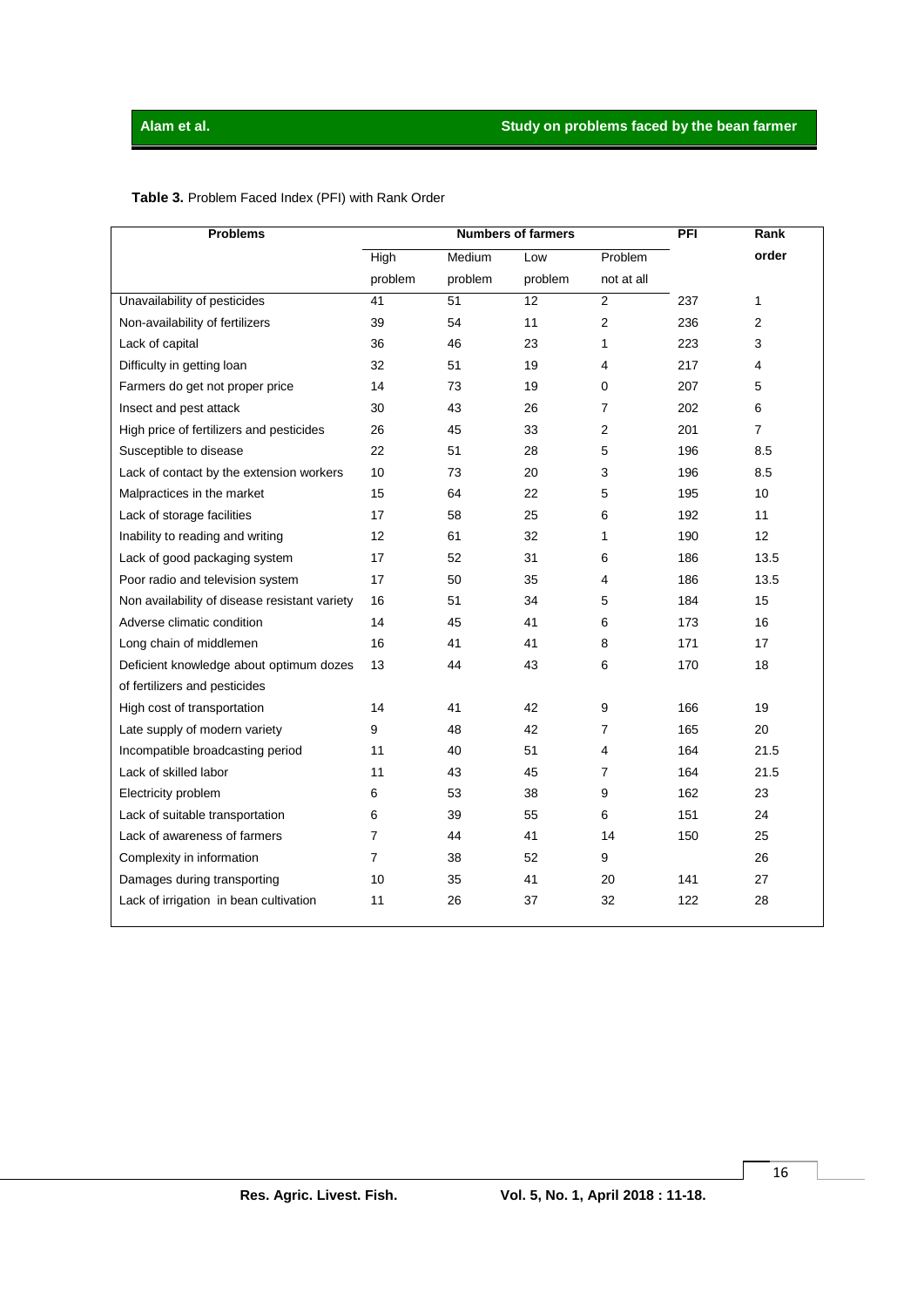### **Relationship between the Selected Characteristics of the Farmers and their Problems Faced in Bean Cultivation**

Relationships of eleven selected characteristics ( age, education, family size, farm size, annual income, bean area, training exposure, organizational participation, extension media contact, knowledge and credit receive ) of the farmers with their problem faced in bean cultivation have been shown in table 4.

**Table 4.** Pearson's product moment co-efficient of correlation showing relationship between dependent and independent variables

| <b>Dependent variables</b>  | Independents            | <b>Tabulated value</b> |       | Value of coefficient      |  |
|-----------------------------|-------------------------|------------------------|-------|---------------------------|--|
|                             | variables               | 0.05                   | 0.01  | correlation with 104 d. f |  |
|                             | Age                     |                        |       | $0.399**$                 |  |
|                             | Education               |                        |       | $-0.213*$                 |  |
|                             | Family members          |                        |       | 0.156                     |  |
|                             | Farm size               |                        |       | 0.019                     |  |
|                             | Annual family income    |                        |       | 0.015                     |  |
|                             | Bean cultivation area   |                        |       | 0.074                     |  |
| Problems faced by the       | Training exposure       |                        |       | $-0.554**$                |  |
| farmers in bean cultivation | Organizational          | 0.192                  | 0.251 | $-0.509**$                |  |
|                             | participation           |                        |       |                           |  |
|                             | Extension media contact |                        |       | $-0.226*$                 |  |
|                             | Farmers knowledge       |                        |       | $-0.257**$                |  |
|                             | Credit received         |                        |       | $-0.027$                  |  |

 $*$  = Significant at 0.05 level of probability;  $**$  = Significant at 0.01 level of probability

Data presented in Table 4 shows a significant negative relationship between the education level and problem faced by the bean farmers. Similar relationship was observed by haque (2001). There exist a non significant positive relationship between family size and problem faced by the bean farmers. Similar relationship was also observed by Nahid (2005) between family size of the sugarcane growers and their problem confrontation in sugarcane production. According to the table 4 training exposure show a significant negative relationship with the problem faced by the farmers.Basher (2006) found the similar relationship with their problem confrontation in mashroom cultivation. A negative significant relationship was observed between organizational participation and problem faced by the bean farmers. Rahman (2006) also found that organizational participation of the farmers had significant negative relationship with their constraints faced in Banana cultivation of SunargaonUpazilla under Narayangonj district. There exist a significant negative relationship between extension media contact and problem faced. Akanda (1993) in his study also found that extension contact of exerted significant negative influence on their faced constraints in cultivation. Knowledge of the bean farmers show a significant negative relationship with the problem faced. Aziz (2006) found the simillar relationship with their constraints faced in potato cultivation in Jhikargachaupazilla under Jessore district.

# **CONCLUSION AND RECOMMENDATION**

Overwhelming (87.74%) majority of bean farmers faced medium to high problem therefore, it may be concluded that problem faced by the farmers in bean cultivation is a serious issue to be addressed to maximize bean production. Most of the farmers' addressed their problems using their long experience and knowledge gathered from day to day practices in bean cultivation. Majority of the farmers were young to middle aged and relationship between age and problems faced by the bean farmers were found significant. Therefore, it can be concluded that young and middle aged bean farmers faced less problem than the old